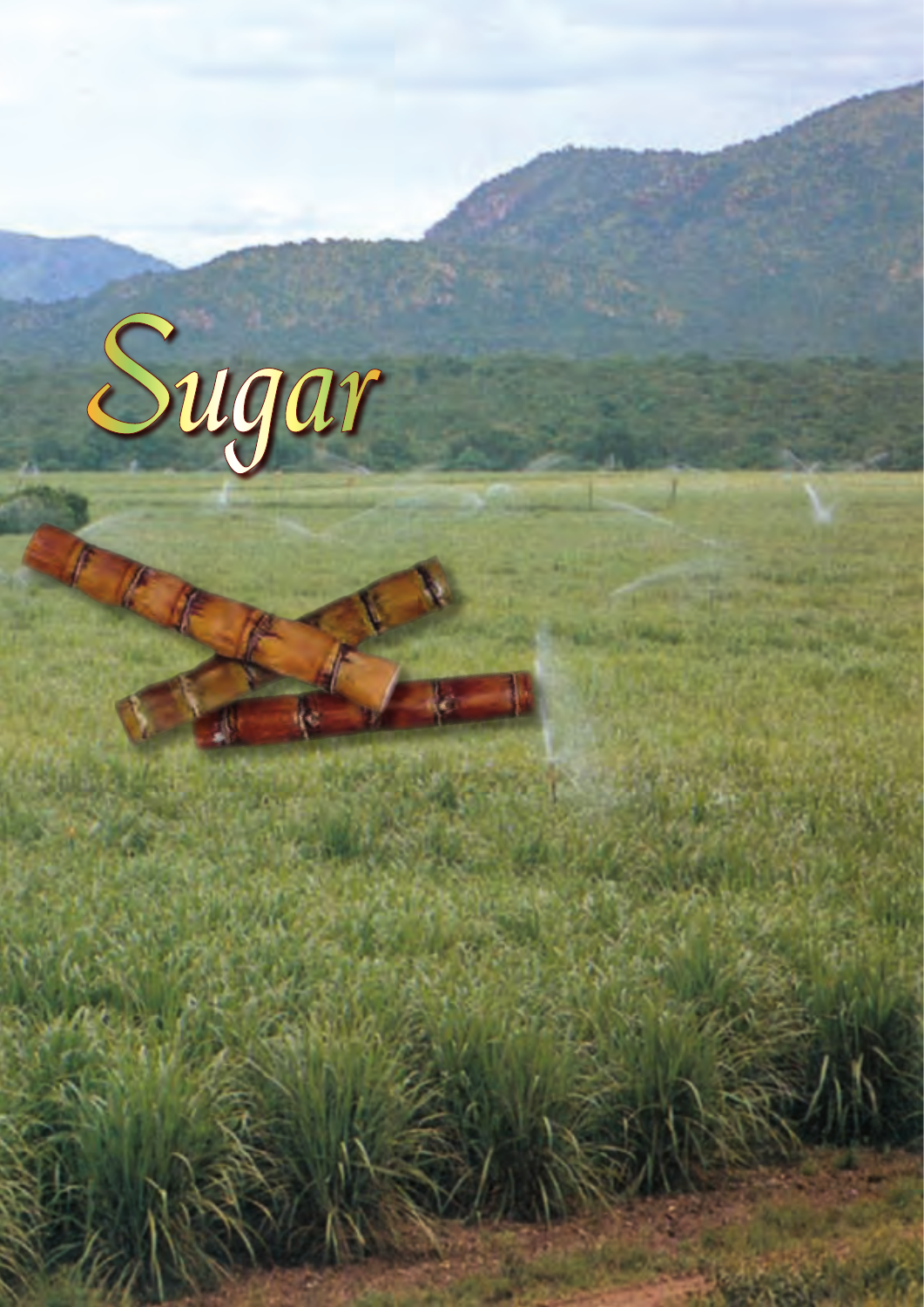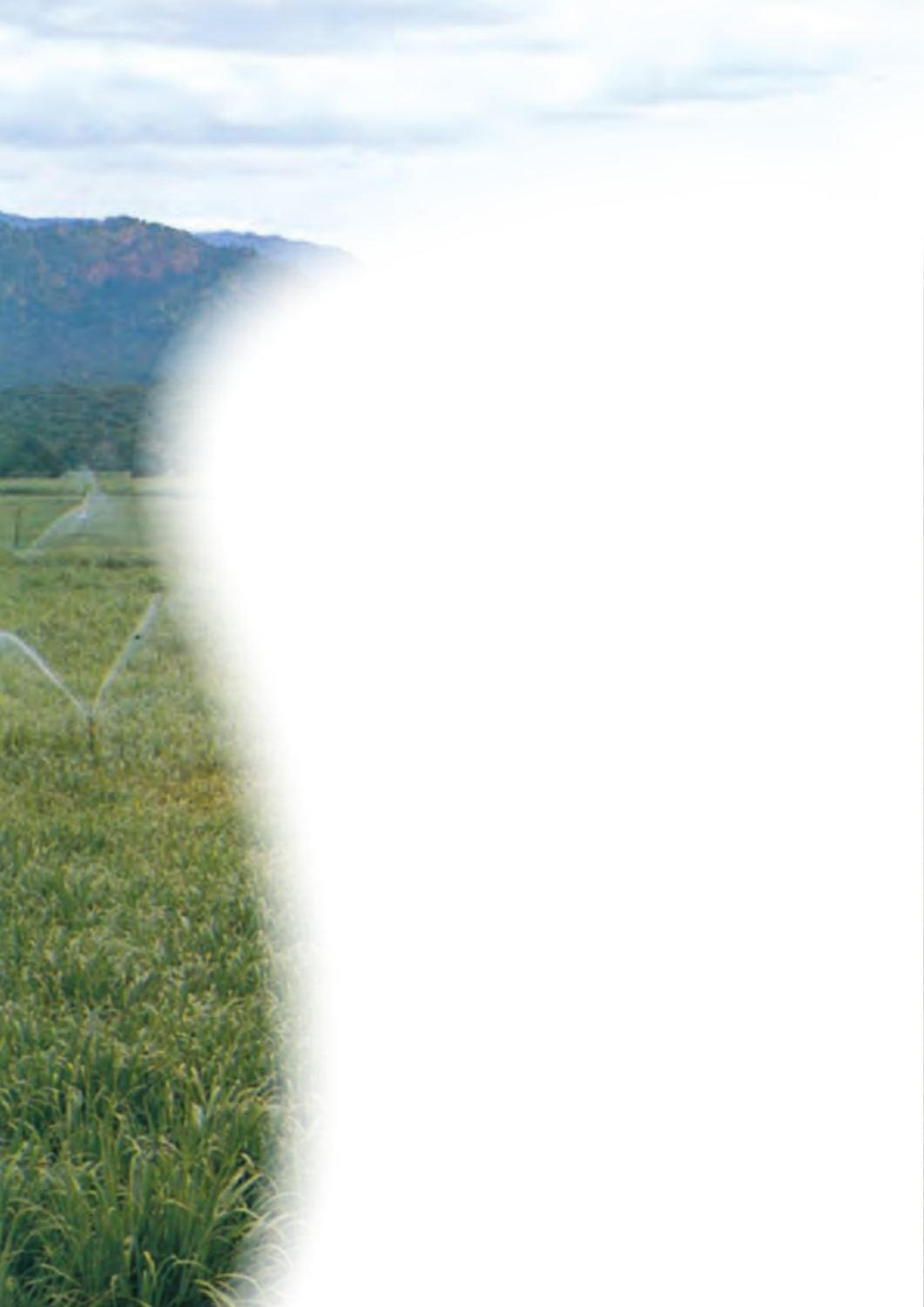# **Contents**

| 4. Empowerment issues and transformation in the sector 8 |  |
|----------------------------------------------------------|--|
|                                                          |  |
|                                                          |  |
|                                                          |  |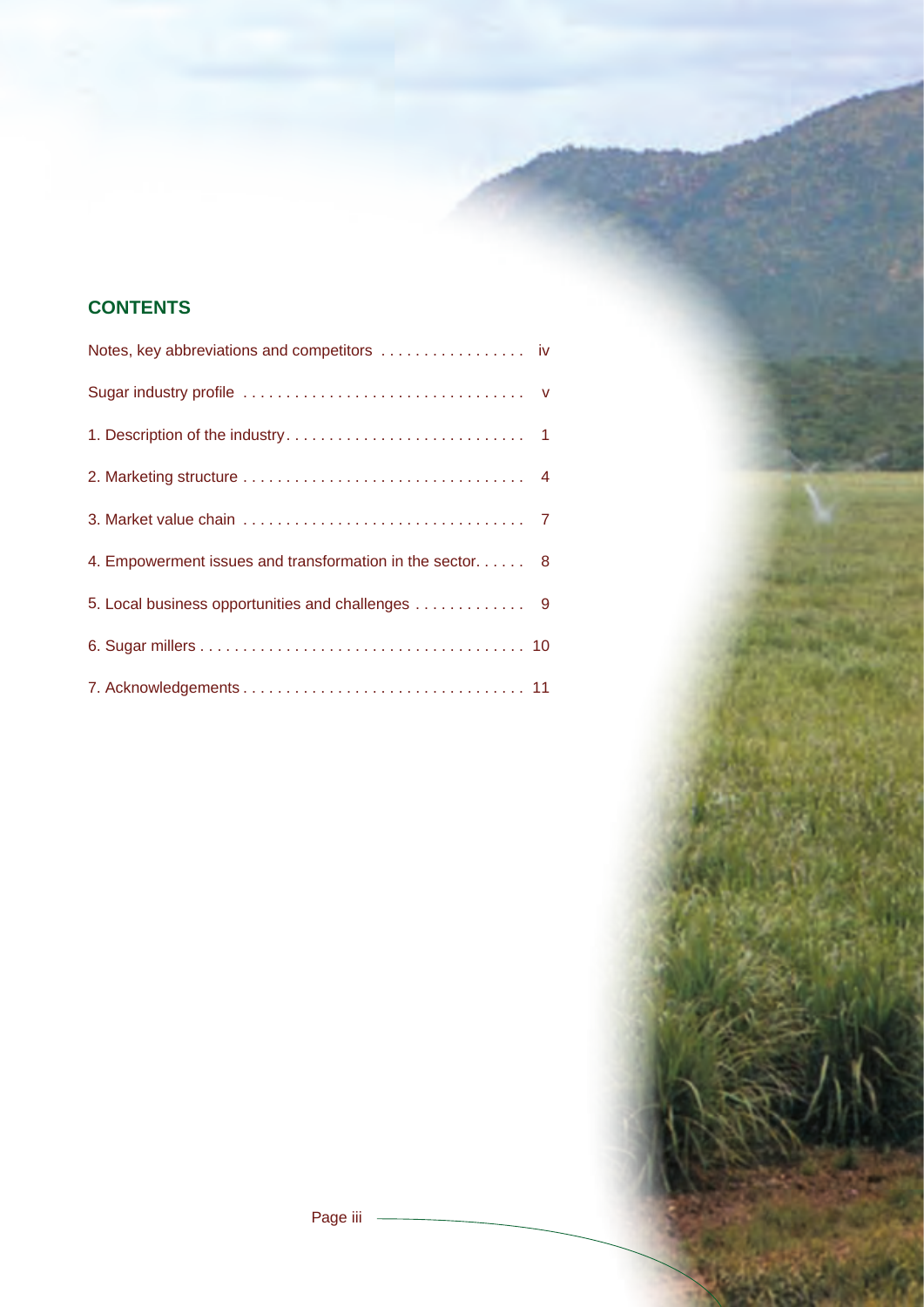

#### **Notes**

- Usukhela Milling (Pty) Ltd is owned by Illovo Sugar Ltd, and has sold shares to a black empowerment company.
- Sugar Milling Companies also own sugar estates that produce 12 % of the total crop.
- Union Co-op Ltd also owns a maize mill and a saw mill.
- Three giant companies in this industry are Illovo, Tongaat-Hulett and TSB.
- TSB owns five refineries that are known as white end mills, they produce their own refined sugar.
- Raw sugar produced at remaining mills is routed to Durban where it is refined at central refinery mills.
- In order to enter the industry, a potential grower must first come to an agreement with a miller to mill their cane.
- Molatec and Voermol are two animal feeds operations that use byproducts from cane.
- Ordering of raw cane led by Coca-Cola has greater influence on changing of prices.

#### **Key abbreviations**

|  | SACGA = South African Cane Growers' Association |
|--|-------------------------------------------------|
|  | SAMA = South African Millers' Association       |
|  | SASA = South African Sugar Association          |
|  | TSB = Transvaal Sugar Limited                   |

#### **COMPETITORs**

Brazil, Thailand, EU, Australia, India, China, USA and Cuba

Page iv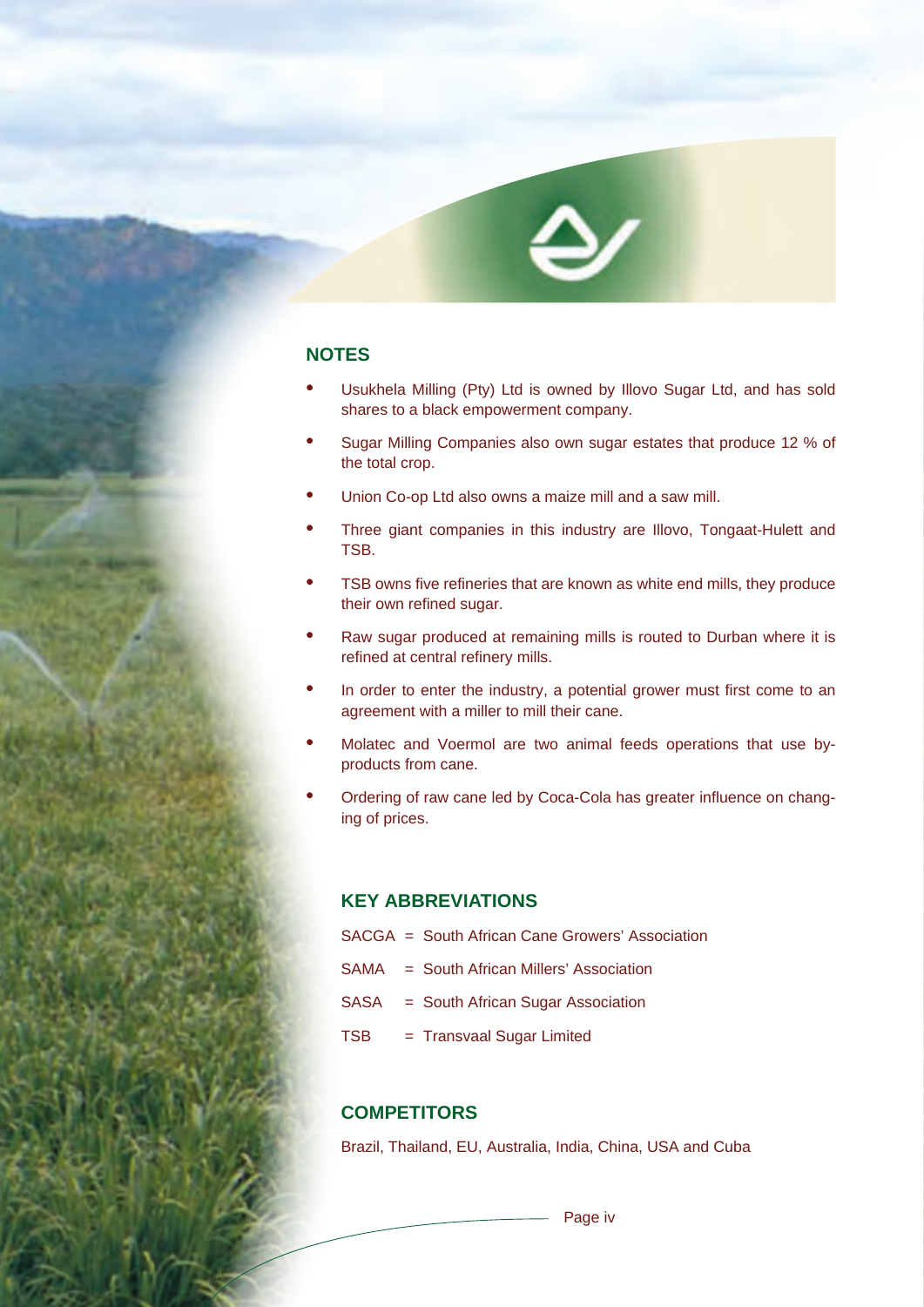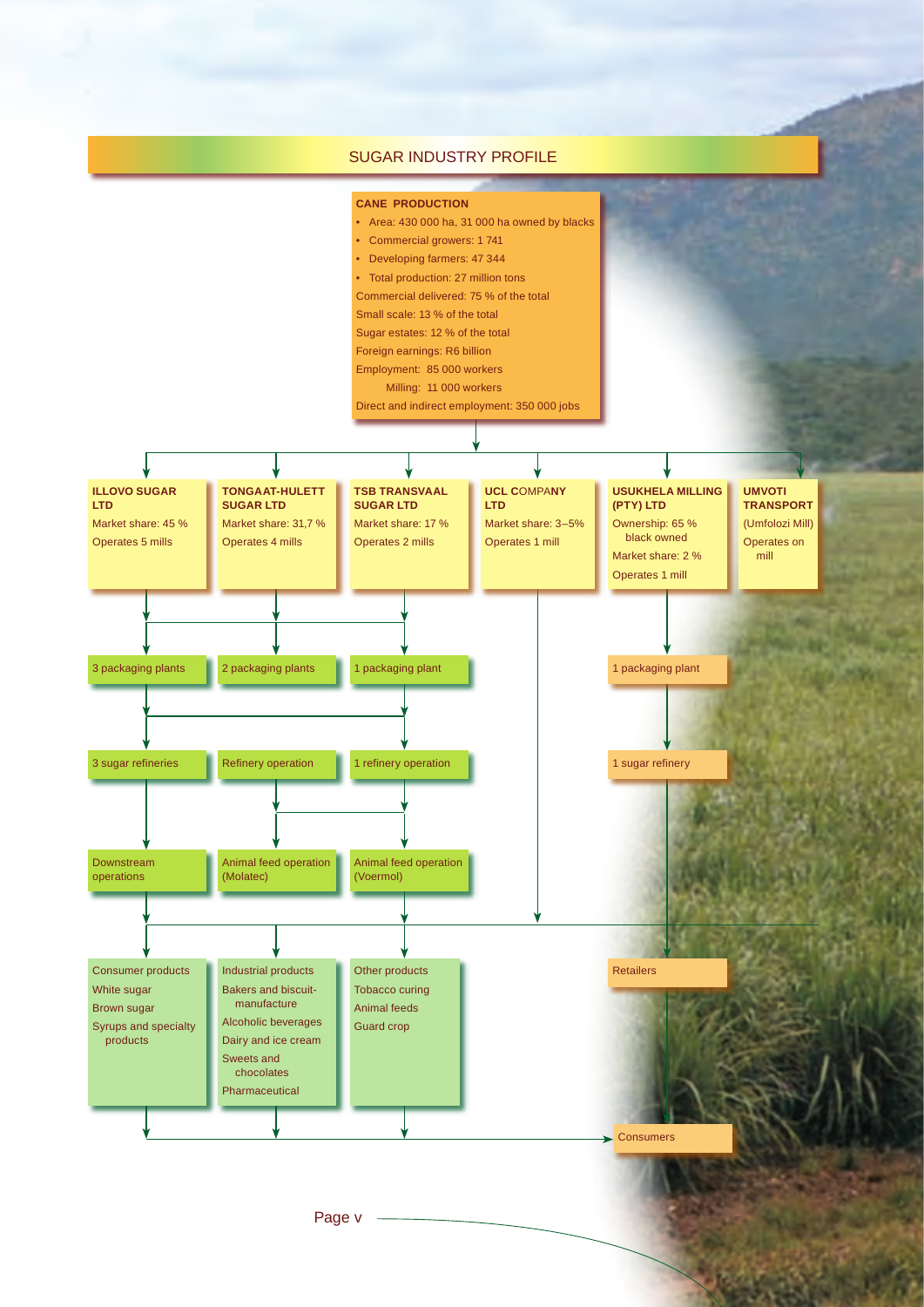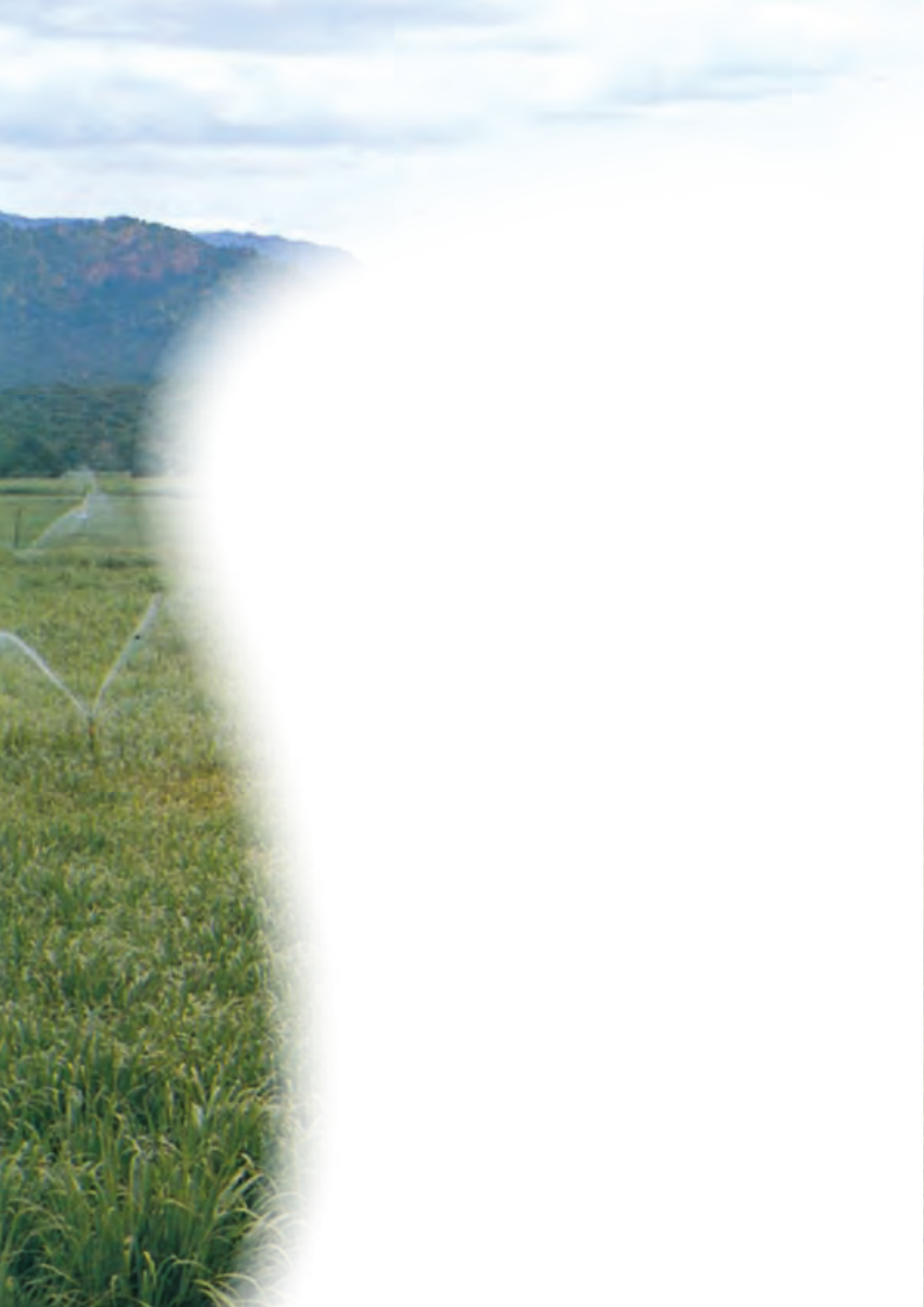# **COMMODITY PROFILE**



#### **1. DESCRIPTION OF THE INDUSTRY**

The South African sugar industry makes an important contribution to the national economy, given its agricultural and industrial investments, foreign exchange earnings, its high employment and linkages with major suppliers, support industries and customers. It is a diverse industry combining the agricultural activities of sugar-cane cultivation with the industrial factory production of raw and refined sugar, syrups and specialised sugars, and a range of by-products. Based on revenue generated through sugar sales, in the SACU region and world market exports, the South African sugar industry is responsible for generating an annual average direct income of R6 billion. The South African sugar industry contributes an estimated average R2 billion to the country's foreign exchange earnings on an annual basis. The industry is regulated in terms of the Sugar Act and the Sugar Industry Agreement, which are binding on all sugar-cane growers and producers of sugar products. The contribution of the sugar industry to the Gross Value of Agricultural Production can be summarised in Fig. 1 as folllows:



#### FIG. 1. Sugar-Gross Value of Production

Source: Directorate of Agricultural Statistics, Department of Agriculture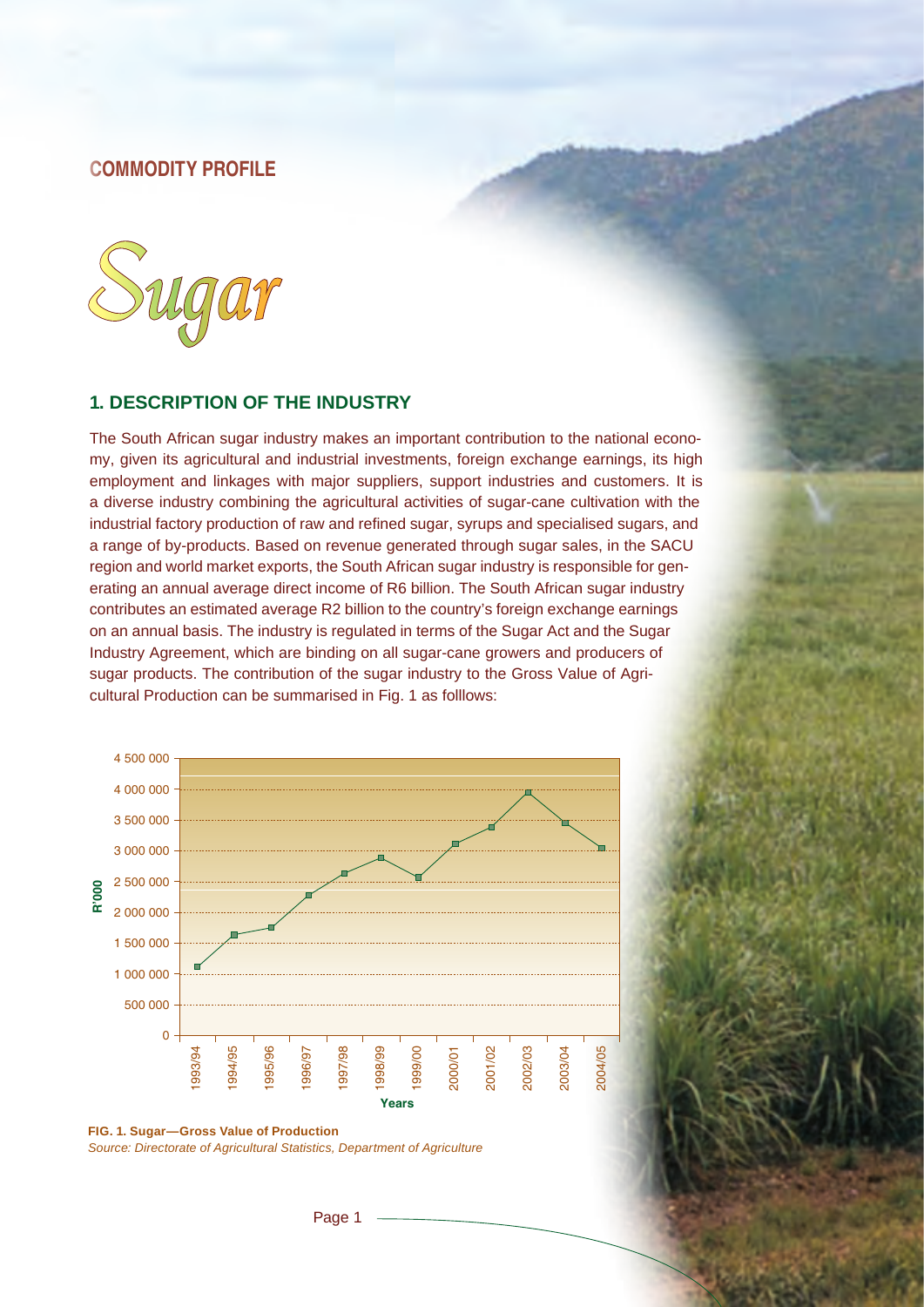The decline in the contribution of sugar to the GVP between 1999 and 2001 can be attributed to a strong rand against the dollar. Rainfall across the entire industry was below expectation up to the 2004/05 season resulting in the smallest crop since 1995/96.

#### **1.1 Production areas**

Sugar cane in South Africa is grown in 14 cane-producing areas extending from Northern Pondoland in the Eastern Cape Province through the coastal belt and Kwa-Zulu-Natal midlands to the Mpumalanga lowveld. Of the 430 000 ha currently under sugar cane, about 68 % is grown within 30 km of the coast and 17 % in the high rainfall areas of KwaZulu-Natal. The balance is grown in the northern irrigated areas that comprise Pongola and Mpumalanga lowveld.

#### **1.2 Production**

On average 22 million tons of sugar cane are produced each season from 14 mill supply areas, extending from Northern Pondoland in the Eastern Cape to the Mpumalanga Lowveld. Of the 49 085 registered sugar-cane growers 47 344 are small-scale growers mainly on tribal land of whom 23 577 delivered cane for crushing in 2004/05, accounting for 11,65 % of the total crop. This results in a cash flow of approximately R600 million flowing into the deep rural areas to small-scale growers and their service providers, many of





whom are local small-scale contractors. With the focus on empowerment of previously disadvantaged people, a growing number of black growers are entering sugar-cane farming on commercial farms made available at market related prices by the major milling companies and other sellers of freehold land. Post 1994 purchases of freehold land created more than 200 black commercial growers in the sugar industry, who own 40 000 hectares, or 11 % of freehold land under sugar cane. An additional 70 000 hectares under sugar cane are already being farmed by small-scale black growers on tribal land. In total there are 1 741 commercial growers (inclusive of the more than 200 new black commercial growers) who produce 75 % of total sugar cane-production. Milling companies with their own sugar estates produce 10,11 % of the crop. The percentage of these miller-cum-planter estates has decreased in recent years and is likely to continue doing so as the companies promote black farming development.

The area under cane production in SA since 2000 has remained constant at around 430 000 hectares. While the total area under cane expanded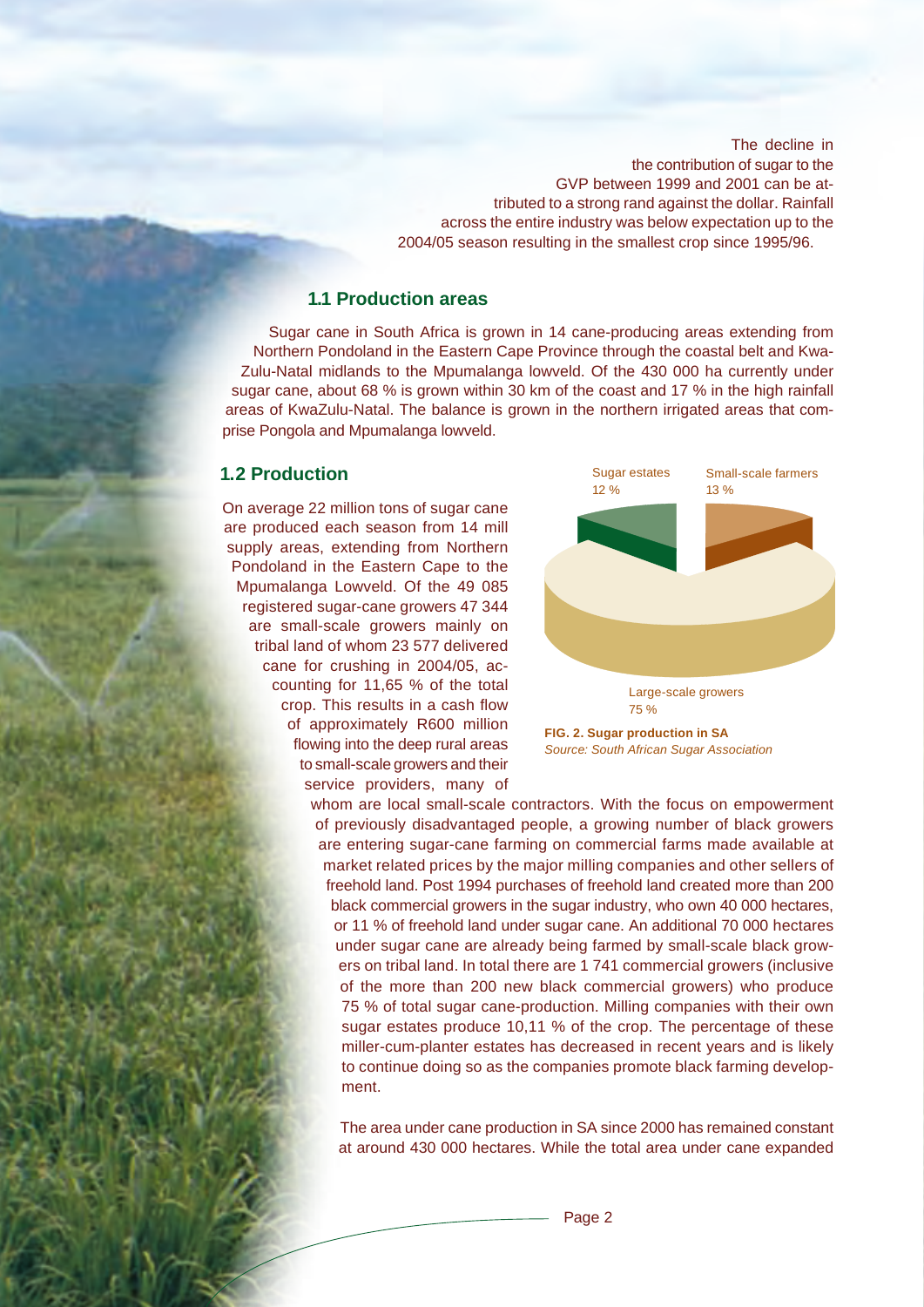

**TABLE 1. Sugar cane: area planted, cane production and sugar production**

| Year                                           | 1995/96 | 1996/97 | 1997/98 | 1998/99 | 1999/00 | 2000/01 | 2001/02 | 2002/03 | 2003/04 | 2004/05 | 2005/06 |
|------------------------------------------------|---------|---------|---------|---------|---------|---------|---------|---------|---------|---------|---------|
| Area planted<br>$(1000)$ ha)                   | 394     | 411     | 421     | 417     | 422     | 429     | 432     | 430     | 427     | 429     | 428     |
| Cane pro-<br>duction<br>$(1000$ tons)          | 16714   | 20 951  | 22 155  | 22 930  | 21 2 23 | 23 876  | 21 157  | 23 013  | 20419   | 19 0 95 | 21 048  |
| <b>Production</b><br>of sugar<br>$(1000$ tons) | 1667    | 2 2 6 9 | 2412    | 2646    | 2 5 3 2 | 2729    | 2 4 0 0 | 2 7 6 3 | 2412    | 2 2 3 5 | 2 5 0 2 |

*Source: Directorate Agricultural Statistics, Department of Agriculture*

in the mid-90s, primarily as a result of the establishment of the Komati Mill in Mpumalanga and the relocation of the Illovo Mill to its current site in Eston, where development is not constrained by urbanisation as was the case in the coast, no further significant expansion has taken place. The area under sugar cane, being a perennial crop is less subject to fluctuations compared to other crops.

Cane yields per hectare have remained at historic levels but the adoption of the Recoverable Value price system for cane payments, which incentivises good agricultural practices, has resulted in improved sugar yields per hectare.

#### **1.3 Employment**

The sugar industry makes an important contribution to direct employment in sugar-cane production and processing, and provides indirect employment for numerous support industries in the three provinces where sugar cane is grown—KwaZulu-Natal, Mpumalanga and the Eastern Cape—in sectors such as fertiliser, fuel, chemical, transport, food and services.

Direct employment within the sugar industry is approximately 85 000 jobs. Direct and indirect employment is estimated at 350 000 people. There are approximately one million people dependent on the sugar industry in South Africa. The sugar milling sector of the industry employs 12 751 people in 14 sugar mills.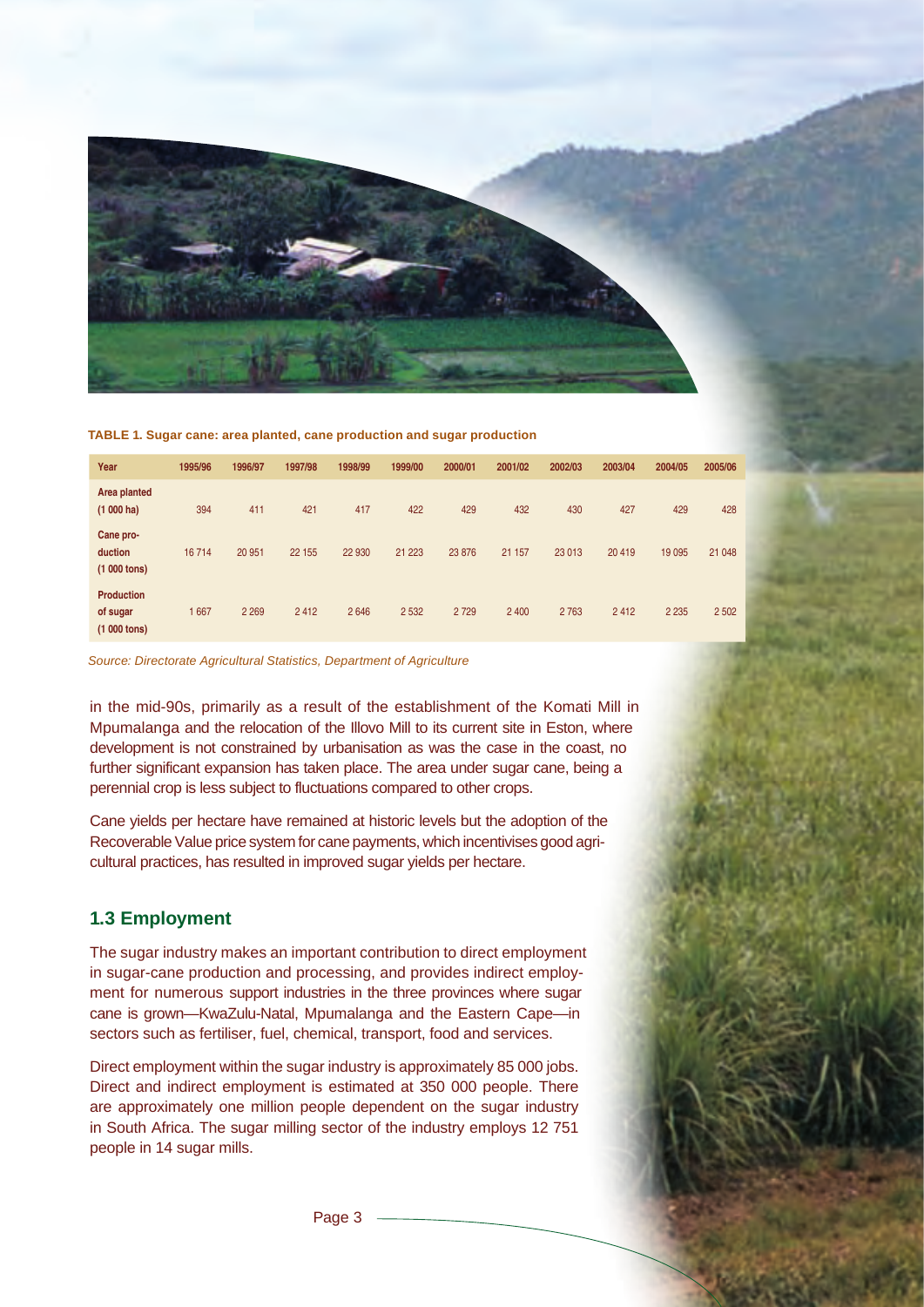# **2. Marketing structure**

#### **2.1 Domestic market and domestic sugar prices**

As members of the South African Customs Union (SACU), the total domestic market comprises of sales into all SACU countries. The South African industry's access to the SACU market has dwindled from 95 % in the early 1990s to 74 % currently. The total SACU demand is met by supply from SACU producing countries, bilateral arrangements between non-SACU countries and SACU countries, and from access granted to non-SACU-SADC surplus sugar producing countries in terms of the SADC Protocol.

Sugar prices in SACU are established in a regulated environment driven off a dollarbased reference price system, which determines the duty payable on sugar imports into SACU. This system was put in place by the Department of Trade and Industry in 2000. Millers, who sell the sugar domestically, compete against each other for market share in the direct and indirect (industrial) markets. Millers also face competition from sugar from SADC countries in terms of the SADC Free Trade Agreement, as well as from Swaziland.

The dollar-based reference price system was established by the dti on the basis of a 10-year average of the No. 5 world refined sugar price adjusted for certain elements. Outlined below as Table 2 are recent recoverable value (RV) prices paid by millers to growers together with the cane price at average recoverable values for the industry:



#### **TABLE 2. Prices paid to growers**

| Year      | Recoverable | Cane    |
|-----------|-------------|---------|
|           | Value (RV)  | price   |
|           | Price       | (R/ton) |
| 1998-1999 | 1 046,62    | 125,85  |
| 1999-2000 | 971,09      | 121,36  |
| 2000-2001 | 1 105,00    | 130,50  |
| 2001-2002 | 1 352,14    | 160,23  |
| 2002-2003 | 1 368,79    | 171,78  |
| 2003-2004 | 1 357, 01   | 169,08  |
| 2004-2005 | 1 297.19    | 159,55  |

*Source: South African Sugar Association*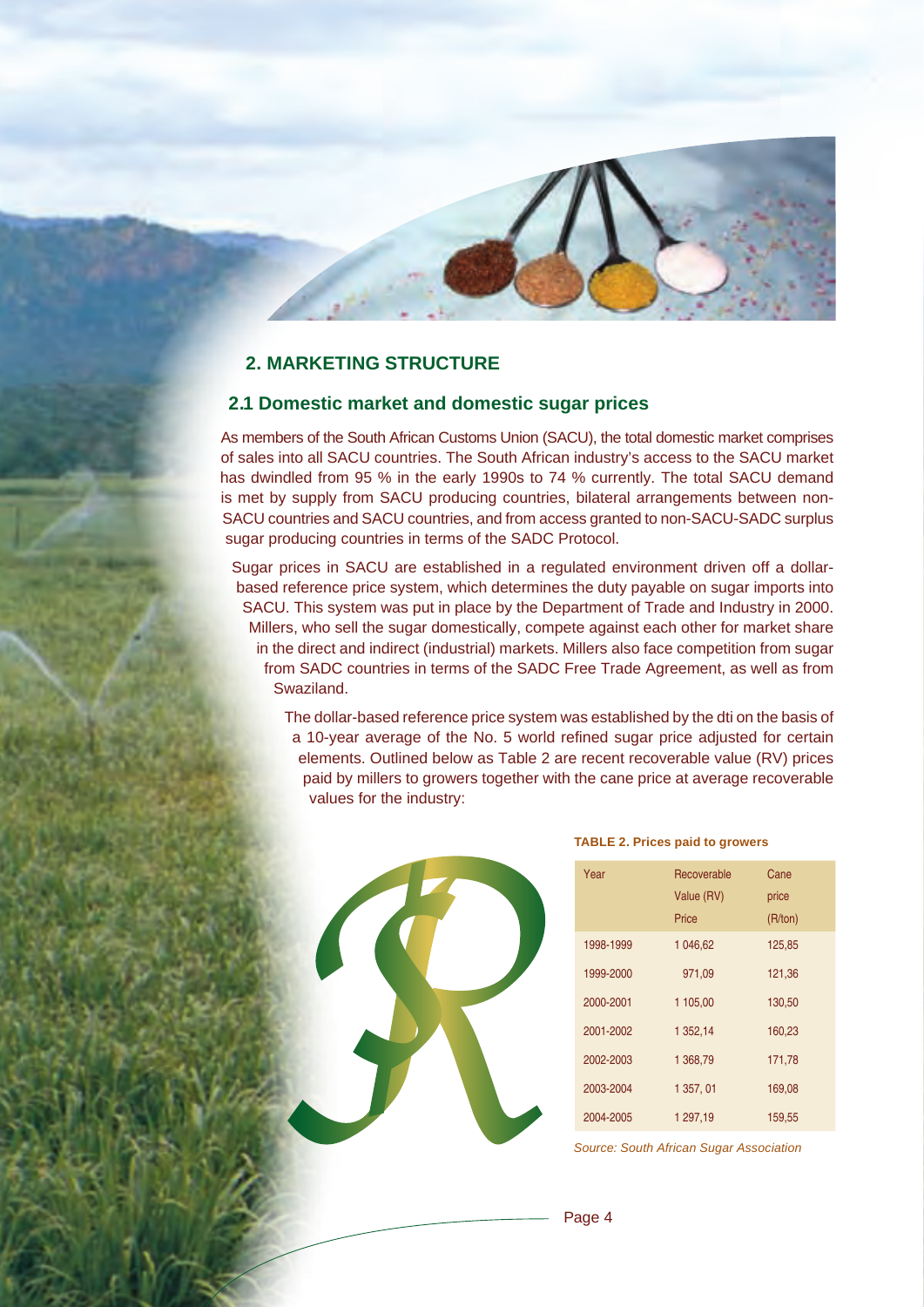At the start of the 2000/01 season, the Recoverable Value (RV) payment system replaced the sucrose payment system. The RV system recognises the effect of sucrose % cane, nonsucrose % cane and fibre % cane on sugar production. Cane quality or RV % cane is increased by greater maturity, freshness and cleanliness of the cane delivered.

Domestic sugar prices have historically tended to increase at below the consumer price index. In 2003 sugar prices have decreased with millers reporting a 7 % decline following the strengthening of the rand. In general, ex-factory sugar prices have remained unchanged since 2003 owing to the ongoing strength of the rand.

Prices in any year are impacted by revenues earned in the various markets but are also impacted by the size of the crop, whereby larger crops depress prices owing to the larger percentage of export sugar in the calculation and smaller crops increase prices owing to the smaller proportion of export sugar. RV prices have lagged behind CPI and in recent seasons prices have been flat owing to the strength of the rand.

#### **2.2 Exports**

Altogether 50 % of the 2,5 million tons of sugar produced in South Africa per season is marketed in SACU, which comprises South Africa, Swaziland, Lesotho, Botswana and Namibia.

The remainder is exported to various markets in Africa, the Middle East, the Far East (Korea and Japan), North America and Asia. During the 2002/2003 marketing season 26 % of sugar was exported to Japan, 23 % to Korea while 13 % was exported to Malaysia.



FIG. 3. Total sugar exports Source: Directorate Agricultural Statistics- Department of Agriculture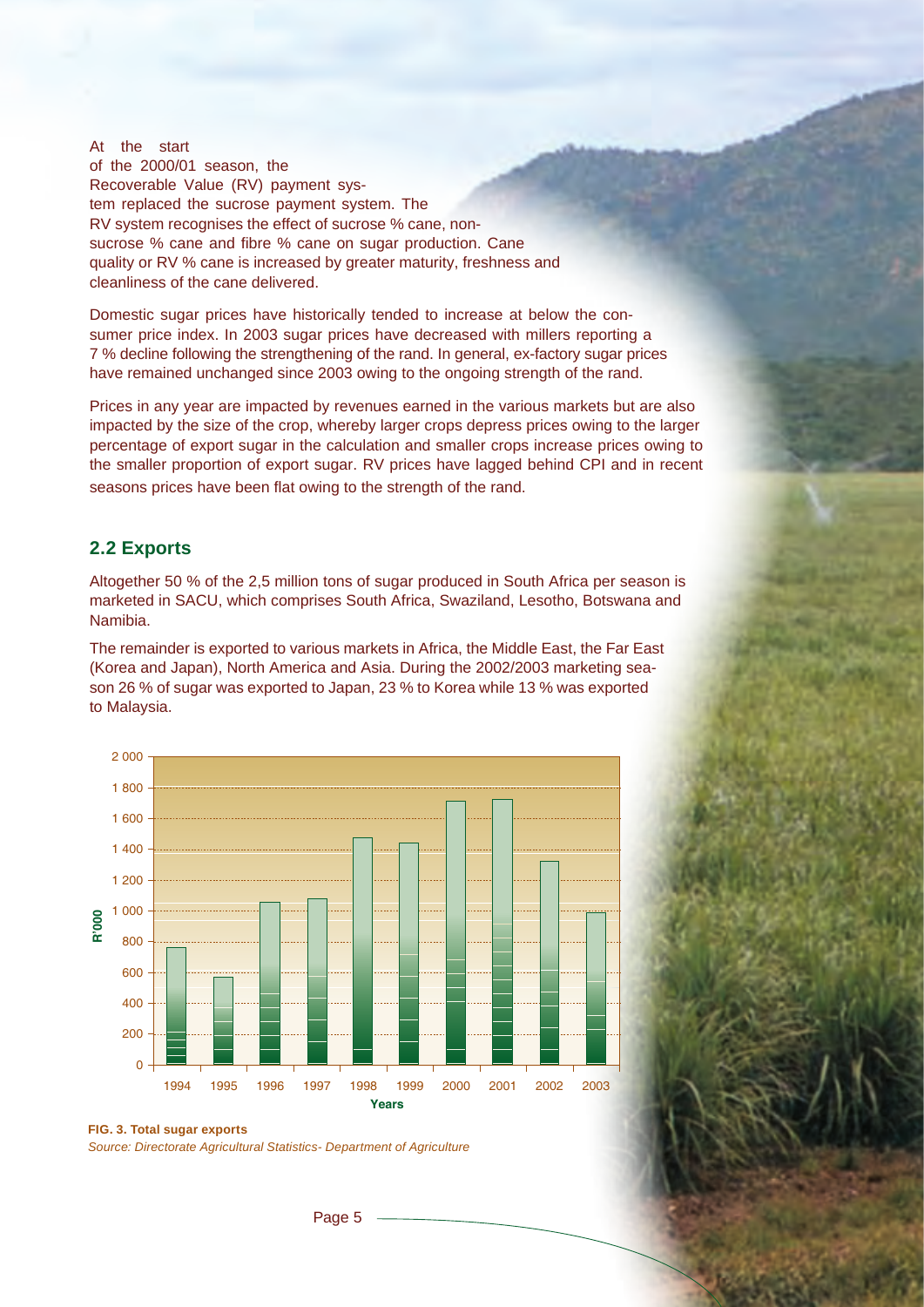

**FIG. 4. Sugar export destinations** *Source: South African Sugar Association*

In 2004/2005 South Africa exported 1 016 453 tons of sugar. Raw sugar exports are predominantly to the Far East and Middle East refineries, while refined sugar is shipped to East and Central Africa and to the Near East, i.e. Malaysia, India, Sri Lanka and Bangladesh. The industry competes directly with Brazil, Thailand, Australia and Guatemala for raw sugar markets, and with refineries in the EU (subsidised sugar exports) and the Midlle East, i.e. Dubai and Saudi Arabia, for refined sugar markets.

#### **2.3 Processing and milling**

Sugar cane is milled in 14 sugar mills situated in KwaZulu-Natal and Mpumalanga. There are six sugar milling companies in South Africa,*viz*:

- **Illovo Sugar Ltd** operates five sugar mills in South Africa, two of which have refineries and three with packaging plants. It has four cane growing estates and produces a variety of downstream products.
	- **Tongaat-Hulett Sugar Ltd** operates four sugar mills, two packaging plants, a central refinery in Durban, various sugar estates and an animal feeds operation.

**Transvall Sugar Ltd** – operates two sugar mills, a refinery and a packaging plant, sugar estates, cane and sugar transport enterprises, and an animal feeds division.

**The UCL Company Ltd** – previously known as Union Co-operative Ltd has recently converted to a company. The company also operates a wattle extract factory, a maize mill, a saw mill, a payroll division and a trading division.

**Umvoti Transport (Pty) Ltd** – a black empowerment grouping, owns the Umfolozi mill, located in the Umfolozi region on the North Coast of KwaZulu-Natal. The operation consists of a sugar mill only.

**Ushukela Milling (Pty) Ltd** – a black empowerment grouping owns the Gledhow Mill, located on the North Coast of KwaZulu-Natal. The operation comprises a sugar mill, refinery, packaging plant and a sugar estate.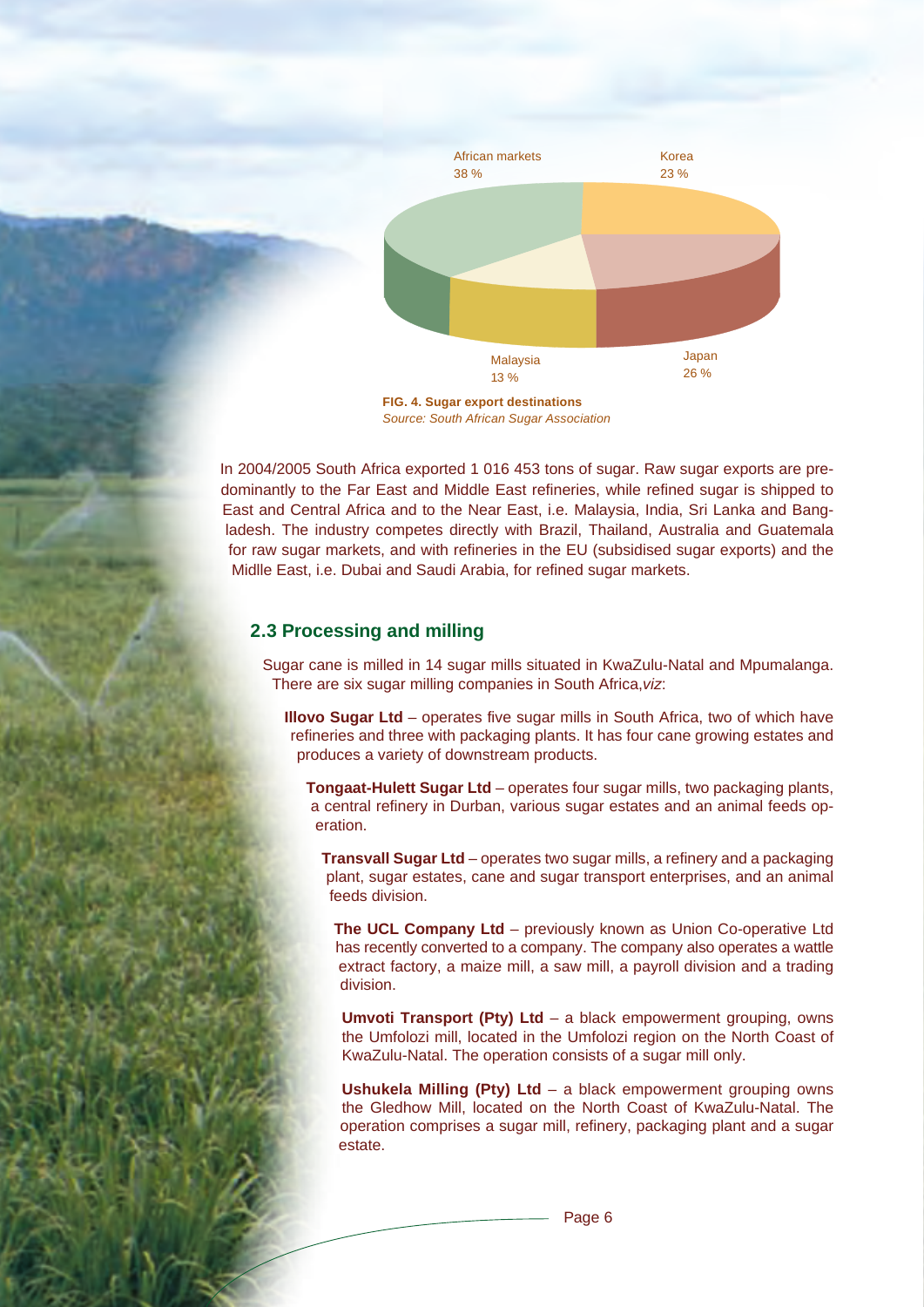

Harvested sugar cane is transported to the sugar mills where it is washed and fed into machines for shredding. The chopped fibre is mixed with water and pressed to produce **cane juice**. The fibrous mass left after pressing is known as **bagasse**, and is used as animal feed, to make paper or as fuel to generate energy. The cane juice is then treated with lime and hot water to make it less acidic and prevent it from changing into glucose or fructose. The juice goes to a purifier to remove impurities.

After further heating and filtration, the juice goes to the evaporator and vacuum pan where much of the remaining water is removed, leaving **syrup** behind. As the syrup cools it forms crystals. The mixture is put in a centrifuge, leaving the crystals behind. **Molasses**, a thick, dark fluid rich in vitamins and minerals, is used as cattle feed and to make brewer's yeast and alcoholic drinks such as cane spirits.

The raw sugar crystals will still have some molasses stuck to them and are sent to the refinery for further processing. The molasses are removed by soaking the raw sugar in a solution so saturated with sugar that none of the raw sugar crystals can dissolve. The crystals are then dissolved in water and the solution is filtered to remove impurities.

The **syrup** then has the entire remaining colour removed from it in a bed of activated charcoal. After this complex process the sugar is crystallised again and the crystals are tumbled in a machine until pure **white sugar** is obtained.



#### **3. MARKET VALUE CHAIN**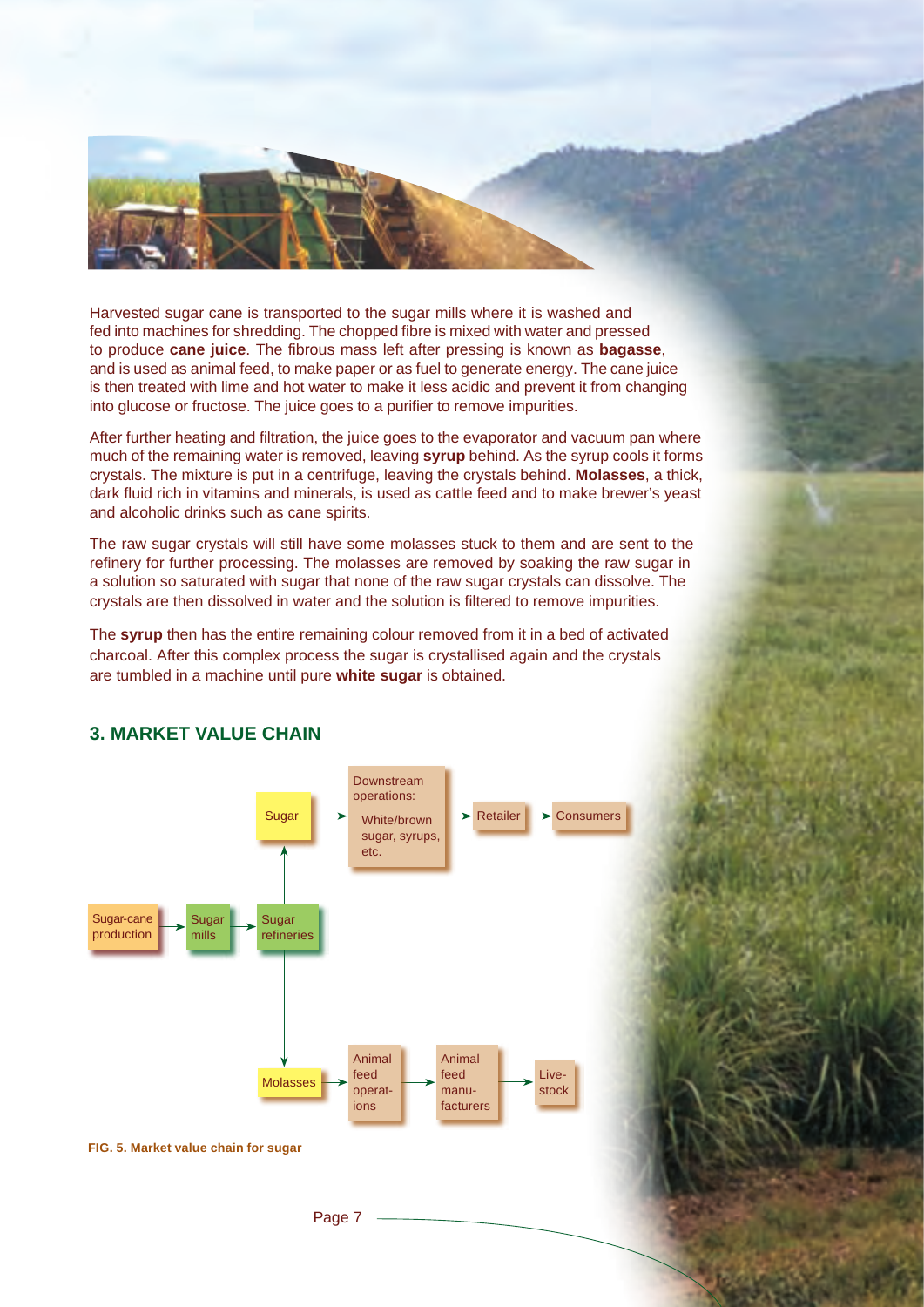

#### **4. EMPOWERMENT ISSUES AND TRANSFORMATION IN THE SECTOR**

With the growth of economic development and empowerment of previously disadvantaged people, a growing number of medium-scale farmers are continuing to enter sugar-cane production on farms made available at market-related prices by the major milling companies.

A *New Freehold Grower (NFG) programme*, which evolved through the Ithala Development Finance Corporation Limited and sugar millers Illovo Sugar Limited and Tongaat-Hulett Group opened doors to previously disadvantaged individuals owning and operating their own commercial sugar farms. The scheme provided for coordinated redistribution of farmland within the sugar industry and assists in balancing the demographics of suppliers of cane to sugar mills. Currently the scheme supports a total of 120 medium-scale sugar farmers, 68 as a result of Illovo Sugar Limited interventions and 52 through the Tongaat-Hulett Group's actions.

*Inkezo*, a land reform company was established in 2004 as an initiative developed by growers and millers in the South African sugar industry. The primary objective is to effect the transfer of 80 000 ha of land in the sugar industry over and above the 31 000 ha of freehold land already established under black ownership.

The *Small Grower Development Trust (SGDT)* was established in 1992 to provide a facility focusing on the procurement and administration of funds, facilitating and funding the training requirements of small-scale growers.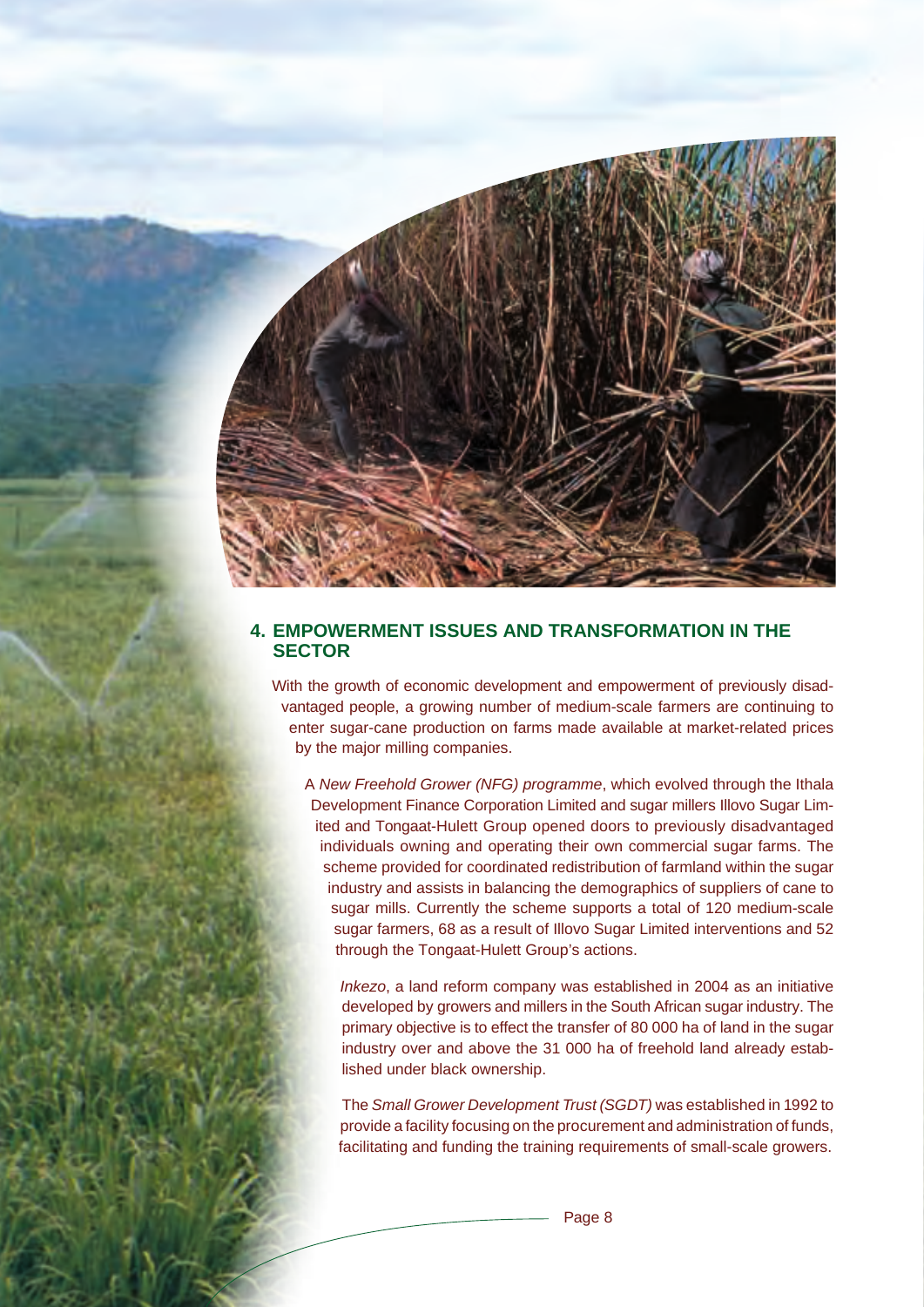The mandate and objectives of the SGDT are to provide assistance to small-scale growers in terms of sugar-cane development, improvement and expansion of cane-growing enterprises.

*Umthombo Agricultural Finance (UAF)*, an internal financial assistance facility, provides funding to developing farmers located in Tribal Authority areas and other developing farmers who are not able to access finance from the Land Bank or the commercial banking sector. UAF has a loan book of R250 million and has made over 45 000 loans to developing farmers since its inception.

In 1996, a KwaZulu-Natal development agency, the Ithala Development Finance Corporation Limited, sugar industry giants, Illovo Sugar Limited and the Tongaat Group, and the South African Cane Growers' Association jointly launched an empowerment initiative to open doors to previously disadvantaged individuals owning and operating their own commercial sugar farms. The scheme provided for coordinated redistribution of farmland within the sugar industry and assisted in balancing the demographics of suppliers of cane to mills.

#### **5. LOCAL BUSINESS OPPORTUNITIES AND CHALLENGES**

The SACU comprises South Africa, Swaziland, Lesotho, Botswana and Namibia. Domestic sugar prices in the SACU remain substantially below those of the developed nations.

The sugar industry in South Africa is facing the following challenges at present:

- 5.1 The strengthening of the rand against the dollar.
- 5.2 Cost push pressures since the year 2000 that have rendered the industry less competitive in US dollar terms.
- 5.3 The world market price being generally low owing to subsidy induced over-supply in the world market and little movement in world sugar trade liberalisation.
- 5.4 Poor rainfall in many parts of the sugar-cane belt.

#### **Sources**

- South African Sugar Association
- South African Cane Growers' Association
- South African Sugar Millers' Association
- NAMC. *Transformation in the Agricultural Sector: A Section 7 Committee Investigation* – draft document.
- Directorate of Agricultural Statistics, Department of Agriculture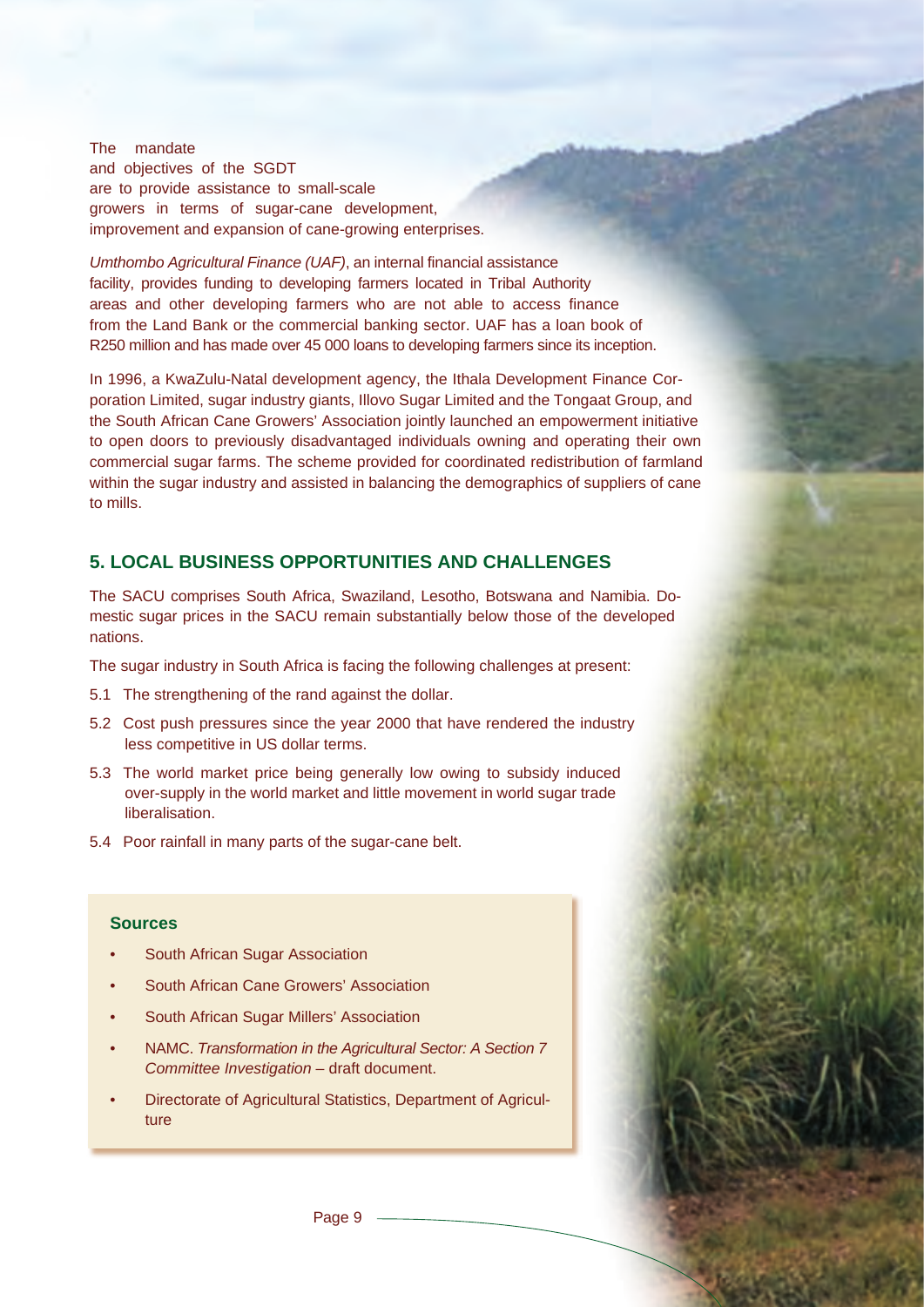#### **6. SUGAR MILLERS**

#### **6.1 Illovo Sugar Limited**

Illovo Sugar Park 1 Montgomery Drive Mount Edgecombe

P.O. Box 194 Durban 4000

Contact person: H.R. Hackmann

Tel: (031) 508 4345<br>Fax: (031) 508 4499  $(031)$  508 4499 Website: www.illovo.co.za



#### **6.2 Tongaat-Hulett Sugar Limited**

Amanzimnyama Hill Road **Tongaat** 

Private Bag 3 **Glenashley** 4022

Contact person: P.D. McKerchar

Tel: (032) 439 4307<br>Fax: (032) 439 4392 (032) 439 4392 Website: www.tongaat.co.za

Tongaat-Hulett Sugar Refinery 444 South Coast Road Rossburgh 4094

P.O. Box 1501 Durban 4000

### **6.3 UCL Company Limited**

Dalton Mill P.O. Box 1 **Dalton** 3236

Contact person: H.W. Rencken

Tel: (033) 501 1600<br>Fax: (033) 501 1187 (033) 501 1187



#### **6.4 Usukhela Milling (Pty) Ltd**

Gledhow Mill P.O. Box 55 **Stanger** 4450

#### Contact person: M.A. Walsh

Tel: (035) 550 0031 Fax: (032) 551 5568



# **6.5 Transvaal Sugar Limited (TSB)**

P.O. Box 47 Malelane 1320

Contact person: I.G. van der Walt

| Tel: | $(013)$ 791 1000 |
|------|------------------|
| Fax: | $(013)$ 790 0769 |

Page 10